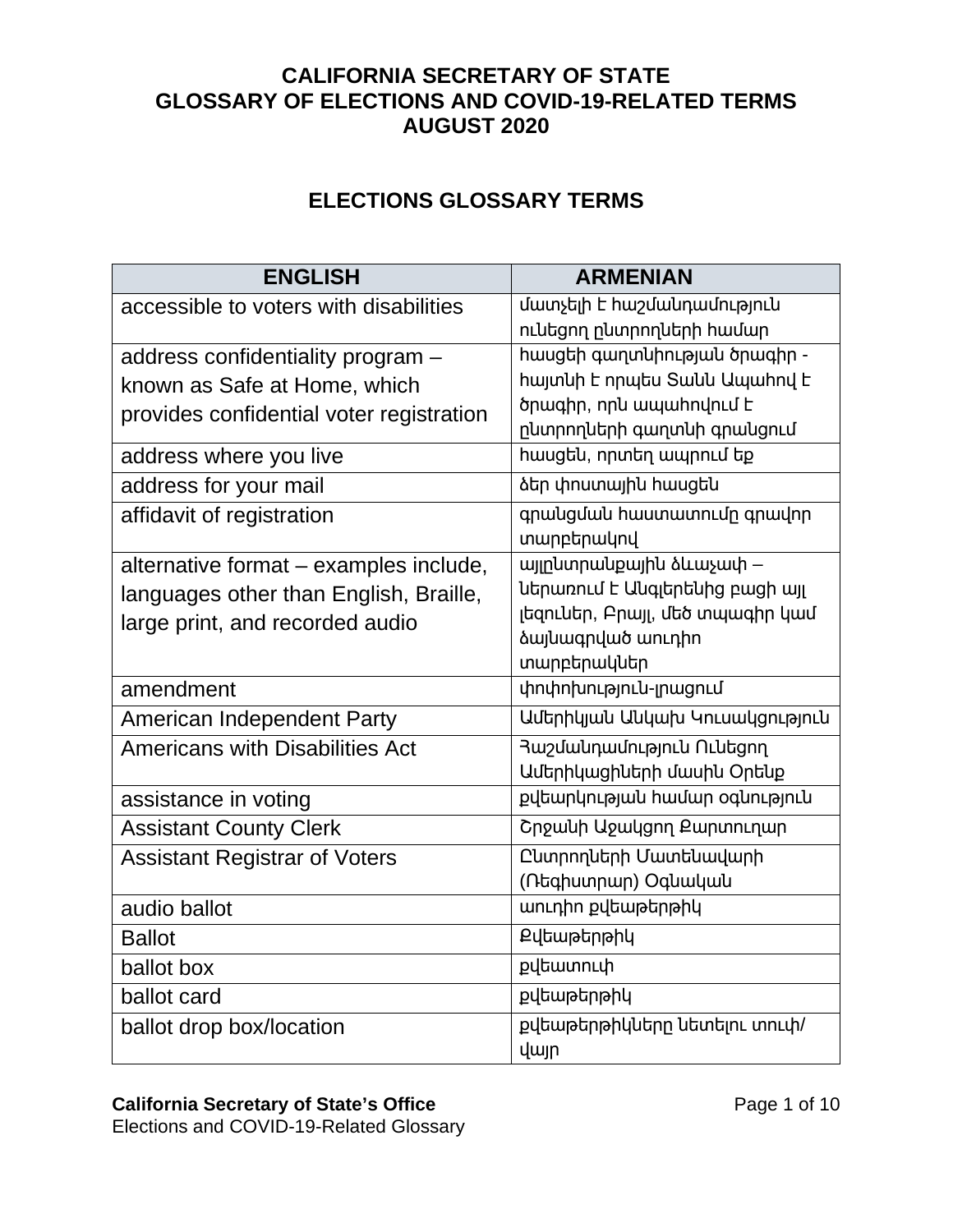| ballot drop off location               | քվեաթերթիկները թողնելու վայր         |
|----------------------------------------|--------------------------------------|
| ballot marking device                  | քվեաթերթիկում նշում անելու սարք      |
| ballot measure                         | քվեարկությանը վերաբերող              |
|                                        | <b><i><u><b>atnumunu</b></u></i></b> |
| ballot stub                            | քվեաթերթիկի վերևի նշագիծ             |
| bilingual poll worker                  | ընտրատեղամասի երկլեզու               |
|                                        | w <sub>2</sub> huun wu               |
| bond measure                           | կապակցված միջոցառում                 |
| <b>California Constitution</b>         | Կալիֆորևիայի Սահմանադրություն        |
| California Secretary of State's office | Կալիֆորևիա Նահանգի                   |
|                                        | Քարտուղարի Գրասենյակ                 |
| Candidate                              | <b>GuyumonL</b>                      |
| cast a vote                            | քվեարկել                             |
| <b>Conditional Voter Registration</b>  | Cumpnnutph Պայմանական                |
|                                        | <b>9</b> pwlgnLu                     |
| confirm your registration              | hաստատեք ձեր գրանցումը               |
| consolidated precinct                  | միավորված տեղամաս                    |
| constitutional                         | uwhuwumpwywu                         |
| county                                 | վարչաշրջան                           |
| <b>County Clerk</b>                    | Վարչաշրջանի Քարտուղար                |
| county measure                         | Վարչաշրջանի ձեռնարկ                  |
| <b>County Voter Information Guide</b>  | Տեղեկատվական Ուղեցույց               |
|                                        | Վարչաշրջանի Ընտրողների համար         |
| curbside voting                        | քվեարկություն դրսի կողմից            |
| decline to state                       | <b>hրաժարվել hաղորդելուց</b>         |
| <b>Democratic Party</b>                | Դեմոկրատական Կուսակցություն          |
| district                               | տարածաշրջան                          |
| drive-through voting                   | մեքենայով մոտենալ քվեարկել           |
| duplicate vote                         | կրկնակի քվեարկություն                |
| early voting                           | վաղ քվեարկություն                    |
| elderly voters                         | տարեց ընտրողներ                      |
| election                               | ընտրություն                          |
| Election Administration Plan (EAP)     | Ընտրության Կառավարման                |
|                                        | Ծրագիր (EAP)                         |
|                                        |                                      |
| <b>Election Day</b>                    | CumpnLpjwu Op                        |

### **California Secretary of State's Office** Page 2 of 10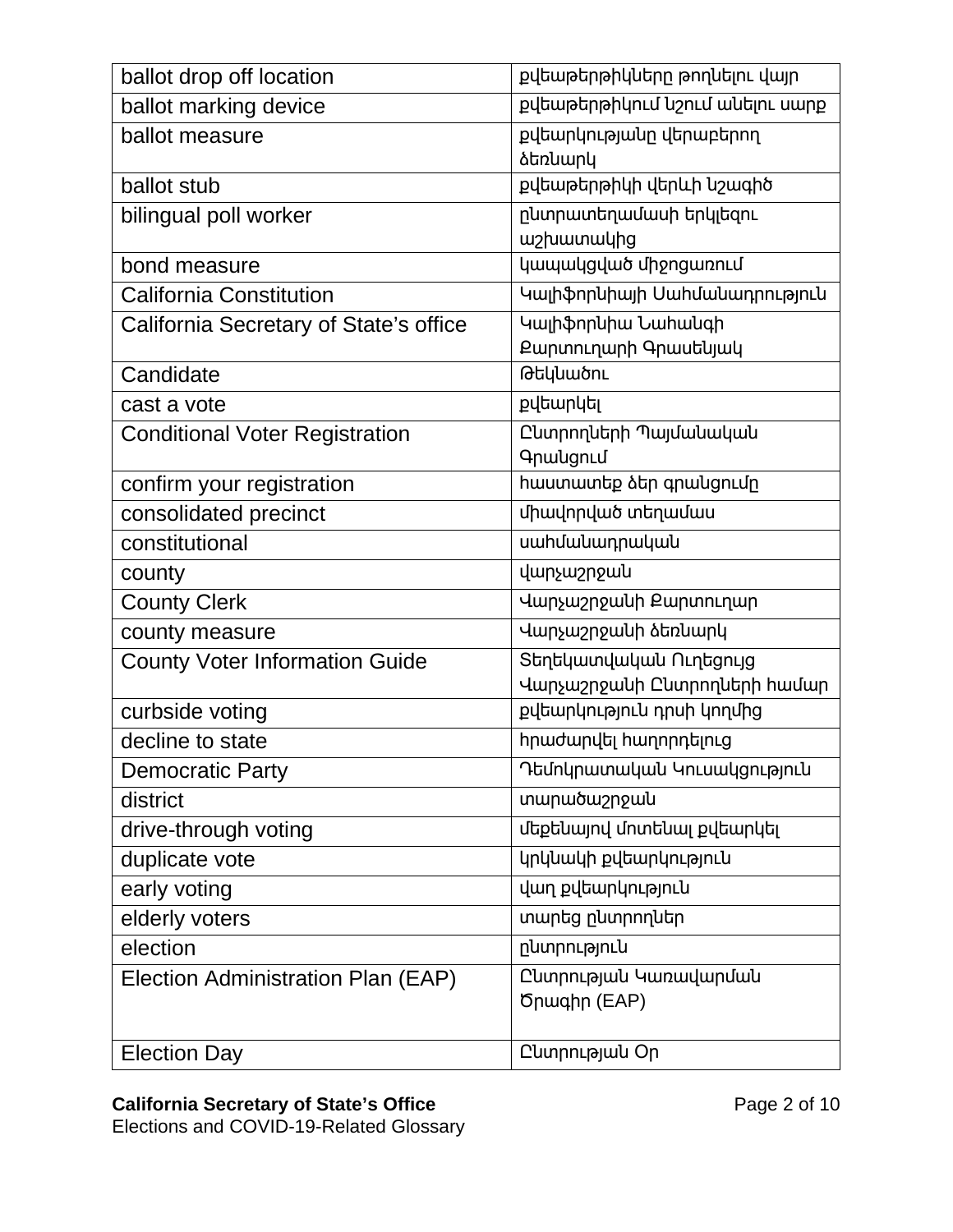| election inspector                     | ընտրությունների huկիչ                               |
|----------------------------------------|-----------------------------------------------------|
| election observer                      | ընտրությունների դիտորդ                              |
| election official                      | ընտրությունների ներկայացուցիչ                       |
| election worker                        | ընտրությունների աշխատակից                           |
| Electioneering                         | Նախընտրական շտաբ                                    |
| electronic pollbook or e-pollbook      | Յարցումների էլեկտրոնային գիրք                       |
|                                        | <b>yuul</b> e-pollbook                              |
| eligible voters                        | իրավասու ընտրողներ                                  |
| fiscal impact                          | hարկաբյուջետային ազդեցություն                       |
| general election                       | <b>h</b> ամընդհանուր ընտրություն                    |
| <b>Green Party</b>                     | Կանաչների Կուսակցություն                            |
| identification                         | <b>unyluuluuduugnul</b>                             |
| initiative measure                     | նախաձեռնողական ձեռնարկ                              |
| instructions to voters                 | ուղեցույց ընտրողների համար                          |
| <b>Language Accessibility Advisory</b> | Lեզվի Մատչելիության                                 |
| Committee (LAAC)                       | Խորհրդատվական Կոմիտե (LAAC)                         |
| layout guidance                        | uwuwqoh nuntgnug                                    |
| <b>Libertarian Party</b>               | Uquunwuuul unluwugnlanlu                            |
| local measure                          | տեղական ծեռնարկ                                     |
| mail ballots                           | փոստաին քվեաթերթիկներ                               |
| marking device                         | նշում կատարող սարք                                  |
| military and overseas voters           | զինվորական և արտասահմանում<br>գտևվող ըևտրողներ      |
| multilingual services                  | բազմալեզու ծառայություններ                          |
| <b>No</b>                              | $\mathsf{U}^\mathsf{F}$                             |
| No Party Preference                    | <b>unLuwugwuywu</b>                                 |
|                                        | Նախապատվություն Չկա                                 |
| Nonpartisan                            | <b><i><u>Uulnuuulguuluuu</u></i></b>                |
| Office of the Registrar of Voters      | Ընտրողների Մատենավարի                               |
|                                        | (Ռեգիստրար) Գրասենյակ                               |
| official ballot                        | պաշտոնական քվեաթերթիկ                               |
| Overvote                               | Չափից շատ ընտրություն                               |
| paper ballot                           | թղթե քվեաթերթիկ                                     |
| Peace and Freedom Party                | խաղաղություն և Ազատություն<br><b>unLuwlgnLpinLl</b> |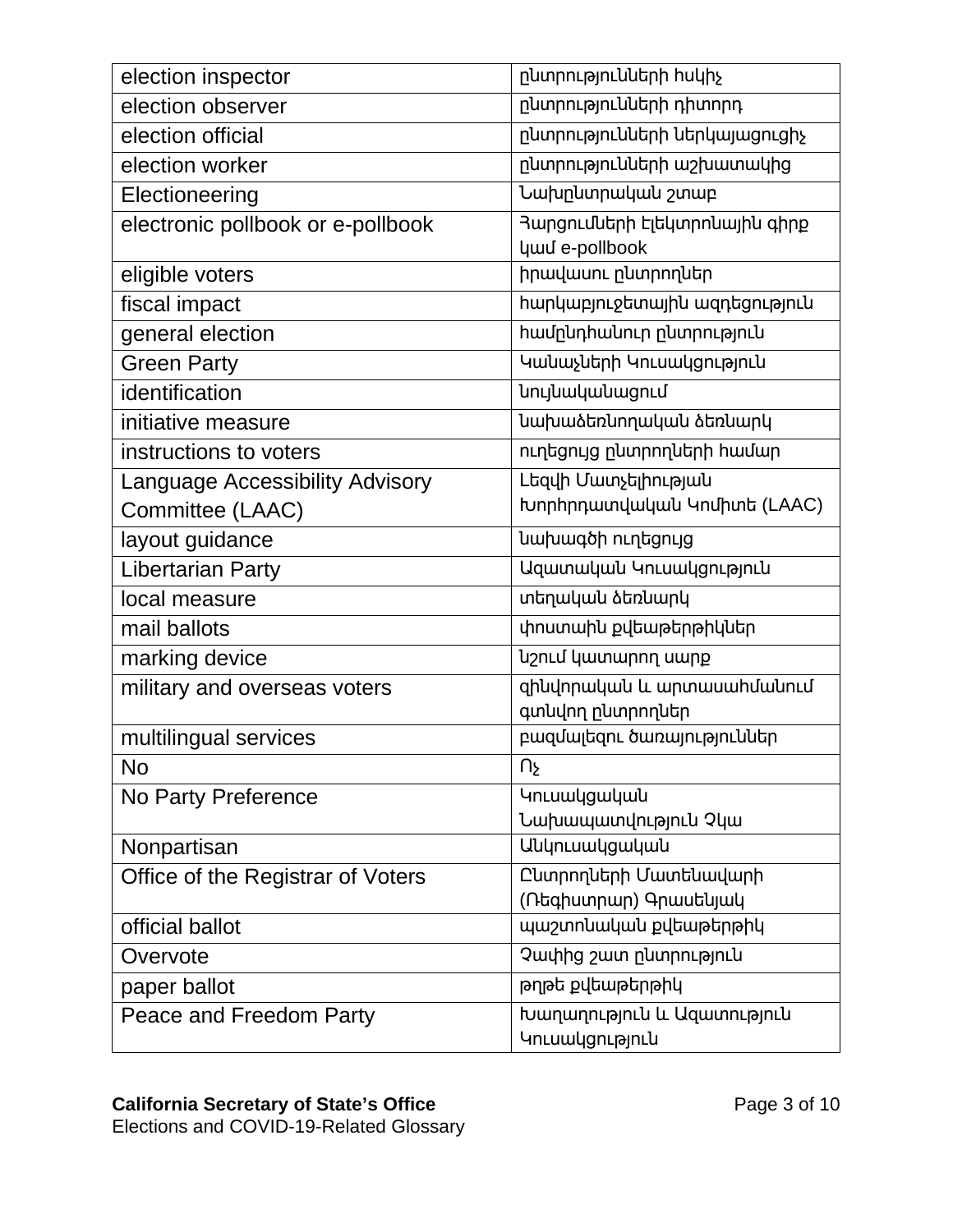| please print                                                                                                                                                                                                                                    | խնդրում եմ տպել                                                                                                                                                                                                                                                                                                              |
|-------------------------------------------------------------------------------------------------------------------------------------------------------------------------------------------------------------------------------------------------|------------------------------------------------------------------------------------------------------------------------------------------------------------------------------------------------------------------------------------------------------------------------------------------------------------------------------|
| poll worker                                                                                                                                                                                                                                     | ընտրատեղամասի աշխատակից                                                                                                                                                                                                                                                                                                      |
| polling place                                                                                                                                                                                                                                   | ընտրատեղամաս                                                                                                                                                                                                                                                                                                                 |
| Precinct                                                                                                                                                                                                                                        | Stnuuuu                                                                                                                                                                                                                                                                                                                      |
| pre-registration - California youth can<br>pre-register to vote if they are 16 or 17<br>years old and meet the other voter<br>registration eligibility requirements and<br>their registration will become active<br>once they turn 18 years old | <b><i><u>Uwpuwywu</u></i></b> qpwlgnuu<br>Կալիֆորևիայի երիտասարդները<br>կարող են նախապես գրանցվել<br>քվեարկելու համար, եթե 16 կամ 17<br>տարեկան են և<br>hամապատասխանում են<br>ընտրողների գրանցման համար<br>իրավասության մյուս<br>պաhաupuերիu, և upաug<br>գրանցումը կգործի (ակտիվ<br>կդառնա) նրանց 18 տարին<br>լրակալուց hետn |
| primary election                                                                                                                                                                                                                                | նախնական ընտրություն                                                                                                                                                                                                                                                                                                         |
| proposition                                                                                                                                                                                                                                     | <b>unupuny</b>                                                                                                                                                                                                                                                                                                               |
| provisional ballot                                                                                                                                                                                                                              | Պայմանական քվեաթերթիկ                                                                                                                                                                                                                                                                                                        |
| provisional ballot envelope                                                                                                                                                                                                                     | Պայմանական քվեաթերթիկի ծրար                                                                                                                                                                                                                                                                                                  |
| public comment period                                                                                                                                                                                                                           | hակրային մեկնաբանության<br>ժամանակաշրջան                                                                                                                                                                                                                                                                                     |
| public consultation meeting                                                                                                                                                                                                                     | <b>h</b> անդիպում` hանրային<br>խորհրդատվություն անկցկացնելու<br>unphy                                                                                                                                                                                                                                                        |
| public hearing                                                                                                                                                                                                                                  | hwunwjhu junLu                                                                                                                                                                                                                                                                                                               |
| recall election                                                                                                                                                                                                                                 | ետ կանչել ընտրությունները                                                                                                                                                                                                                                                                                                    |
| register to vote                                                                                                                                                                                                                                | գրանցվել քվեարկելու համար                                                                                                                                                                                                                                                                                                    |
| registered voters                                                                                                                                                                                                                               | գրացված ընտրողներ                                                                                                                                                                                                                                                                                                            |
| registration form                                                                                                                                                                                                                               | գրանցման ծևաթուղթ                                                                                                                                                                                                                                                                                                            |
| referendum measure                                                                                                                                                                                                                              | <b>hա</b> կրաքվեի ձեռնարկ                                                                                                                                                                                                                                                                                                    |
| Remote Accessible Vote by Mail<br>(RAVBM)                                                                                                                                                                                                       | Մատչելի Յեռավար Քվեարկություն<br>փոստային տարբերակով (RAVBM)                                                                                                                                                                                                                                                                 |
| replacement ballot                                                                                                                                                                                                                              | փոխարինման քվեաթերթիկ                                                                                                                                                                                                                                                                                                        |
| <b>Republican Party</b>                                                                                                                                                                                                                         | Յանրապետական Կուսակցություն                                                                                                                                                                                                                                                                                                  |
| re-register                                                                                                                                                                                                                                     | վերագրանցում                                                                                                                                                                                                                                                                                                                 |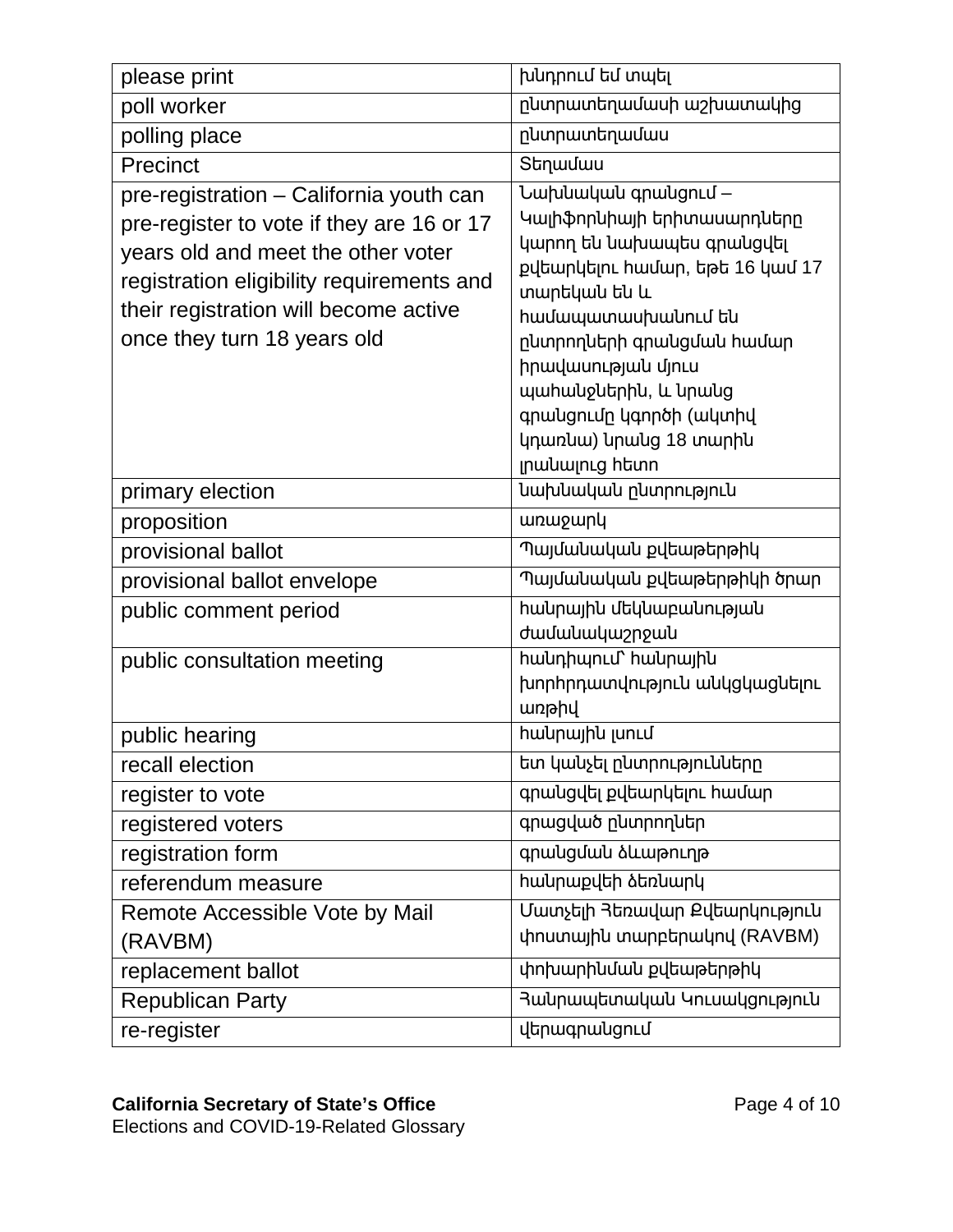| roster                            | htmpwwwhnLpjwu gnLgwy                               |
|-----------------------------------|-----------------------------------------------------|
| runoff election                   | ընտրությունների երկրորդ փուլ                        |
| sample ballot                     | <b>Քվեաթերթիկի ևմուշ</b>                            |
| school measure                    | Դպրոցի ձեռևարկ                                      |
| secrecy sleeve                    | գաղտնի ծրար                                         |
| Signature                         | <b>U</b> unnuuqnnuajnuu                             |
| special election                  | hwwnLy ընտրություն                                  |
| spoiled ballot                    | վնասված քվեաթերթիկ                                  |
| state initiative                  | նահանգային նախաձեռնություն                          |
| state measure                     | նահանգային ձեռնարկ                                  |
| <b>Statewide Special Election</b> | Նաիանգային Մասշտաբով Յատուկ                         |
|                                   | Ընտրություններ                                      |
| <b>Stylus</b>                     | Utunnային մակերեսների գրիչ                          |
| touch screen                      | Utuunpwjhu Lynwu                                    |
| Vote                              | <b>Քվեարկել</b>                                     |
| vote both sides of the ballot     | քվեարկել քվեաթերթիկի երկու                          |
|                                   | <b>ynnunLu</b>                                      |
| vote center                       | քվեարկության կենտրոն                                |
| vote for no more than             | քվեարկել ոչ ավել, քան                               |
| vote for one                      | քվեարկել մեկ ածի համար                              |
| vote for up to                    | քվեարկել մինչև հետևյալ քանակով                      |
|                                   | wawlg hwuup                                         |
| Vote by Mail                      | Քվեարկել Փոստային Տարբերակով                        |
| Vote by Mail return envelope      | քվեարկել Փոստային Տարբերակով                        |
|                                   | վերադարձող ծրարով                                   |
| Voter                             | <b>Cumpnn</b>                                       |
| <b>Voter Bill of Rights</b>       | Ընտրողների Իրավունքների                             |
|                                   | Onhuwqho                                            |
| voter feedback                    | ընտրողների արձագանք                                 |
| voter information pamphlet        | ընտրողների համար<br>տեղեկատվական գրքույկ (բրոշյուր) |
| voter instructions                | ցուցումներ ընտրողների համար                         |
|                                   | ընտրողների աջակցություն                             |
| voter outreach                    |                                                     |
| voter outreach plan               | ընտրողների աջակցության ծրագիր                       |
| voter services                    | րևտրողևերիև մատուցվող<br>ծառայություններ            |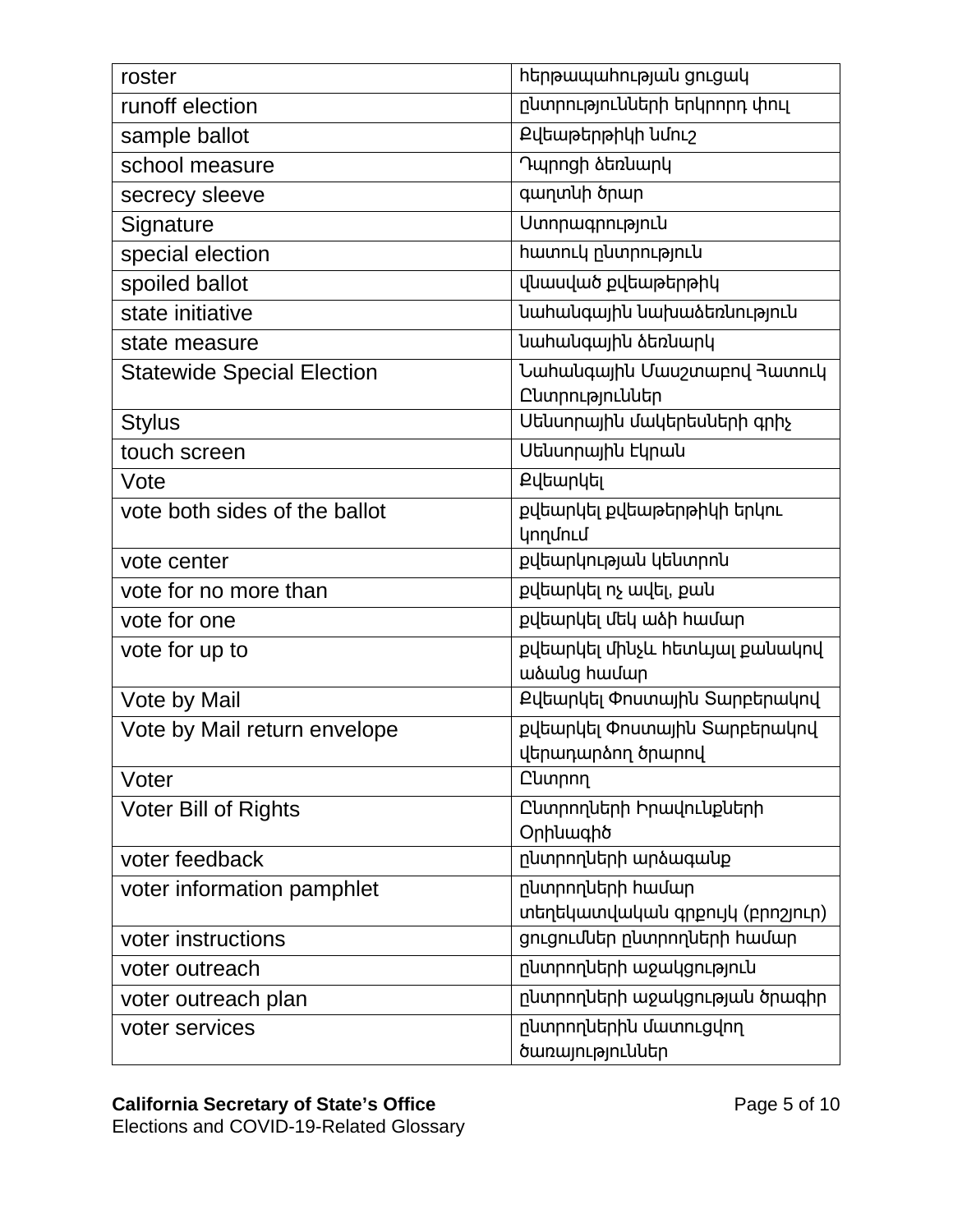| <b>Voter's Choice Act</b>            | Ը կտրող ների Ը կտրության Օրենք    |
|--------------------------------------|-----------------------------------|
| voters with disabilities             | hwelulnuulnupinlu nuutgnn         |
|                                      | ընտրողներ                         |
| Voting                               | <b>Քվեարկություն</b>              |
| <b>Voting Accessibility Advisory</b> | <b>Քվեարկության Մատչելիության</b> |
| Committee (VAAC)                     | խորիրդատվական Կոմիտե (VAAC)       |
| voting booth                         | քվեախցիկ                          |
| voting equipment                     | քվեարկության սարքեր               |
| <b>Voting Rights Act</b>             | Ընտրական Իրավունքների Մասին       |
|                                      | Ontup                             |
| voting station                       | քվեարկության կայան                |
|                                      | (րևտրատեղամաս)                    |
| wheelchair accessible                | մատչելի է սալյակների hամար        |
| write-in candidate                   | ընտրողի կողմից ավելացված          |
|                                      | թեկնածու                          |
| Yes                                  | U <sub>In</sub>                   |

## **COVID-19-RELATED GLOSSARY TERMS**

| cleaning supplies                                                                                                                                                                                          | մաքրող պարագաներ                                                                                                                                                                                                     |
|------------------------------------------------------------------------------------------------------------------------------------------------------------------------------------------------------------|----------------------------------------------------------------------------------------------------------------------------------------------------------------------------------------------------------------------|
| commonly used surfaces                                                                                                                                                                                     | հաճախակի հպման մակերեսներ                                                                                                                                                                                            |
| Coronavirus Aid, Relief, and<br>Economic Security (CARES) Act                                                                                                                                              | Կորոնավիրուսով Պայմանավորված<br>Արտակարգ Իրավիճակների,<br>Նպաստների և Տնտեսական<br>Uuuuuuuuuuuuuu (CARES) Uwuhu<br>Ontiup                                                                                            |
| <b>County Health Guidance</b>                                                                                                                                                                              | Վարչաշրջանի Առողջապահության<br>Յարցերով Ուղեցույց                                                                                                                                                                    |
| <b>County Health Officials</b>                                                                                                                                                                             | Վարչաշրջանի Առողջապահության<br>Պաշտոնական Ներկայացուցիչներ                                                                                                                                                           |
| coverage of the mouth and nose                                                                                                                                                                             | ծածկել բերանը և քիթը                                                                                                                                                                                                 |
| COVID-19 pandemic                                                                                                                                                                                          | COVID-19-h hwuuuunwu                                                                                                                                                                                                 |
| COVID-19 prevention plan                                                                                                                                                                                   | COVID-19-ի կանխարգելման ծրագիր                                                                                                                                                                                       |
| COVID-19 symptoms - includes fever<br>or chills, cough, shortness of breath<br>or difficulty breathing, fatigue, muscle<br>or body aches, headache, new loss of<br>taste or smell, sore throat, congestion | COVID-19-ի ախտանիշները -<br>ներառում են՝ ջերմություն կամ դող,<br>hազ, շևչարգելություն կամ<br>դժվարացած շևչառություն,<br>hnquածnւթյուն, մկանային կամ<br>մարմնի ցավ, գլխացավ, համի և<br>իոտի նոր կորուստ, կոկորդի ցավ, |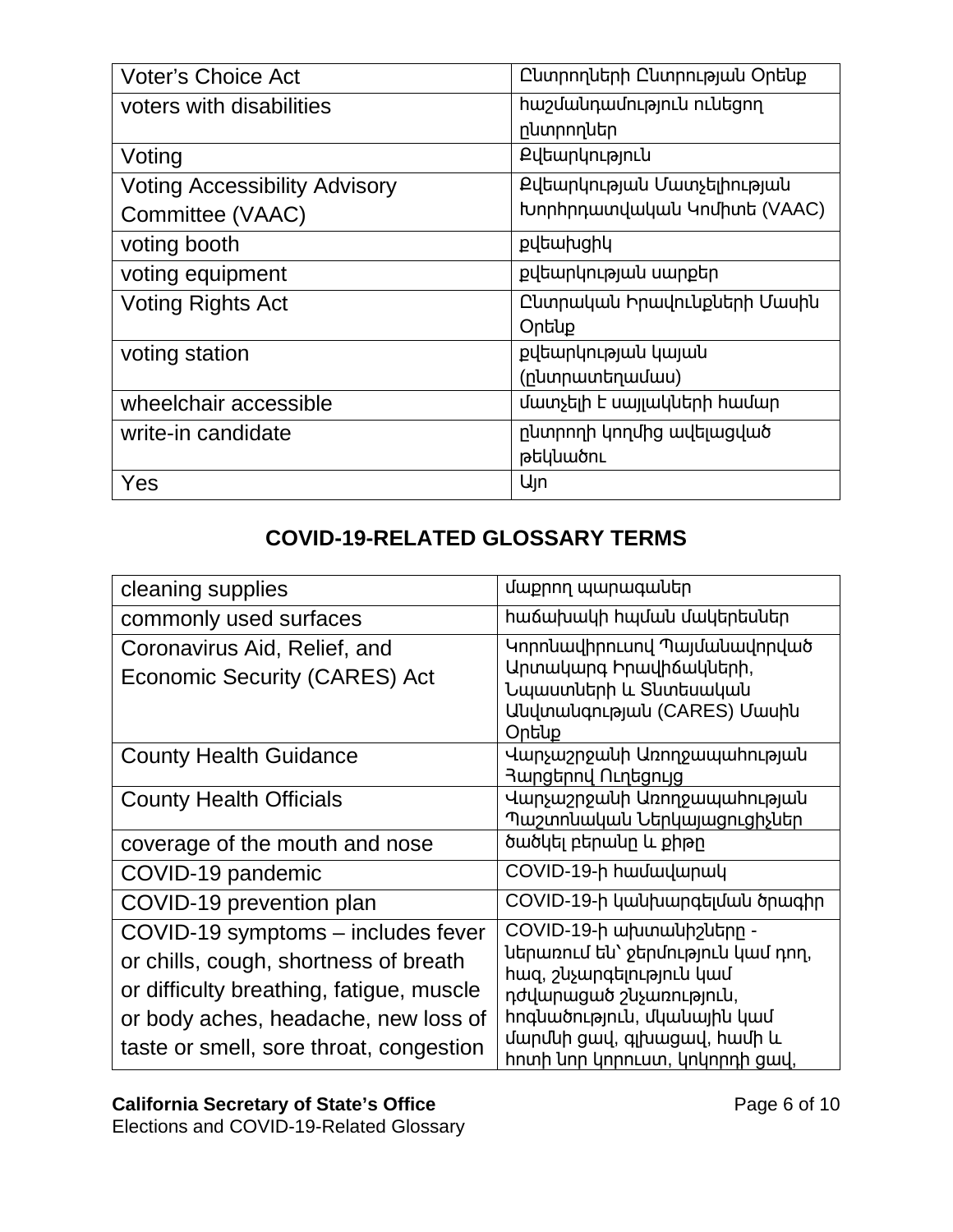| or runny nose, nausea, vomiting, or<br>diarrhea, as described by the Centers<br>for Disease Control and Prevention<br>(CDC)<br>disinfecting tools<br>disinfecting wipes<br><b>Executive Order N-64-20</b> | քթի խցանում կամ քթահոսություն,<br>ununuunung, փսխում կամ<br>փորլուծություն՝ ինչպես<br>նկարագրված է <b>Յիվանդությունների</b><br>Վերահսկման և Կանխարգելման<br>Կենտրոնների (CDC) կողմից։<br>ախտահանիչ գործիքներ<br>ախտահանիչ թաց անձեռոցիկներ<br>Գործադիր <i><b>Դրամա</b>և</i> N-64-20 |
|-----------------------------------------------------------------------------------------------------------------------------------------------------------------------------------------------------------|-------------------------------------------------------------------------------------------------------------------------------------------------------------------------------------------------------------------------------------------------------------------------------------|
| Executive Order N-67-20                                                                                                                                                                                   | Գործադիր <i><b>Դրամա</b>և</i> N-67-20                                                                                                                                                                                                                                               |
| face covering                                                                                                                                                                                             | դեմքի ծածկոց                                                                                                                                                                                                                                                                        |
| face mask                                                                                                                                                                                                 | դիմակ                                                                                                                                                                                                                                                                               |
| face shield                                                                                                                                                                                               | դեմքի վահան                                                                                                                                                                                                                                                                         |
| Fever                                                                                                                                                                                                     | <b><i><u>Qupunuajnuu</u></i></b>                                                                                                                                                                                                                                                    |
| Gloves                                                                                                                                                                                                    | <b>2tnungutn</b>                                                                                                                                                                                                                                                                    |
| hand hygiene                                                                                                                                                                                              | <b><i><u><b>atnptnh hhqhtluu</b></u></i></b>                                                                                                                                                                                                                                        |
| hand sanitizer                                                                                                                                                                                            | <b><i><u><b>atingtinh ախտահա</b>նիչ</u> միջոց</i></b>                                                                                                                                                                                                                               |
| hand-washing – washing hands with<br>soap and water and scrubbing for at<br>least 20 seconds, or using hand<br>sanitizer where soap or running water<br>are unavailable                                   | ծեռքերի լվացում - լվանալ ծեռքերը<br>oճառով և ջրով` տրորելով առևվազև<br>20 վայրկյան, կամ օգտագործել<br>ձեռքերի ախտահանիչ միջոց, որտեղ<br>oճառ և hnunn ջուր hասանելի չեն                                                                                                              |
| health and safety                                                                                                                                                                                         | առողջություն և անվտանգություն                                                                                                                                                                                                                                                       |
| high-use areas                                                                                                                                                                                            | սերտ շփման տարածքներ                                                                                                                                                                                                                                                                |
| illness – reported illness ranges from<br>very mild (some people have no<br>symptoms) to severe illness                                                                                                   | <b>3իվանդություն- hիվանդության</b><br>արձաևագրված դեպքերը<br>տատանվում են՝ շատ մեղմից (որոշ<br>մարդիկ որևէ ախտանիշ չեն<br>ունենում) մինչև լուրջ հիվանդության<br>դեպքերի                                                                                                             |
| protective equipment – includes face<br>coverings, gloves, and other<br>protective gear                                                                                                                   | պաշտպանիչ գործիքներ - ներառում<br>են՝ դեմքի ծածկոցներ, ձեռնոցներ և<br>այլ պաշտպանիչ hարմարանքներ                                                                                                                                                                                    |
| physical barrier                                                                                                                                                                                          | ֆիզիկական պատնեշ                                                                                                                                                                                                                                                                    |
| physical distancing                                                                                                                                                                                       | ֆիզիկական հեռավորություն                                                                                                                                                                                                                                                            |
| plexiglass                                                                                                                                                                                                | թափանցիկ ապակի (պլեքսիգլաս)                                                                                                                                                                                                                                                         |
| potentially infectious                                                                                                                                                                                    | hավանական վարակիչ                                                                                                                                                                                                                                                                   |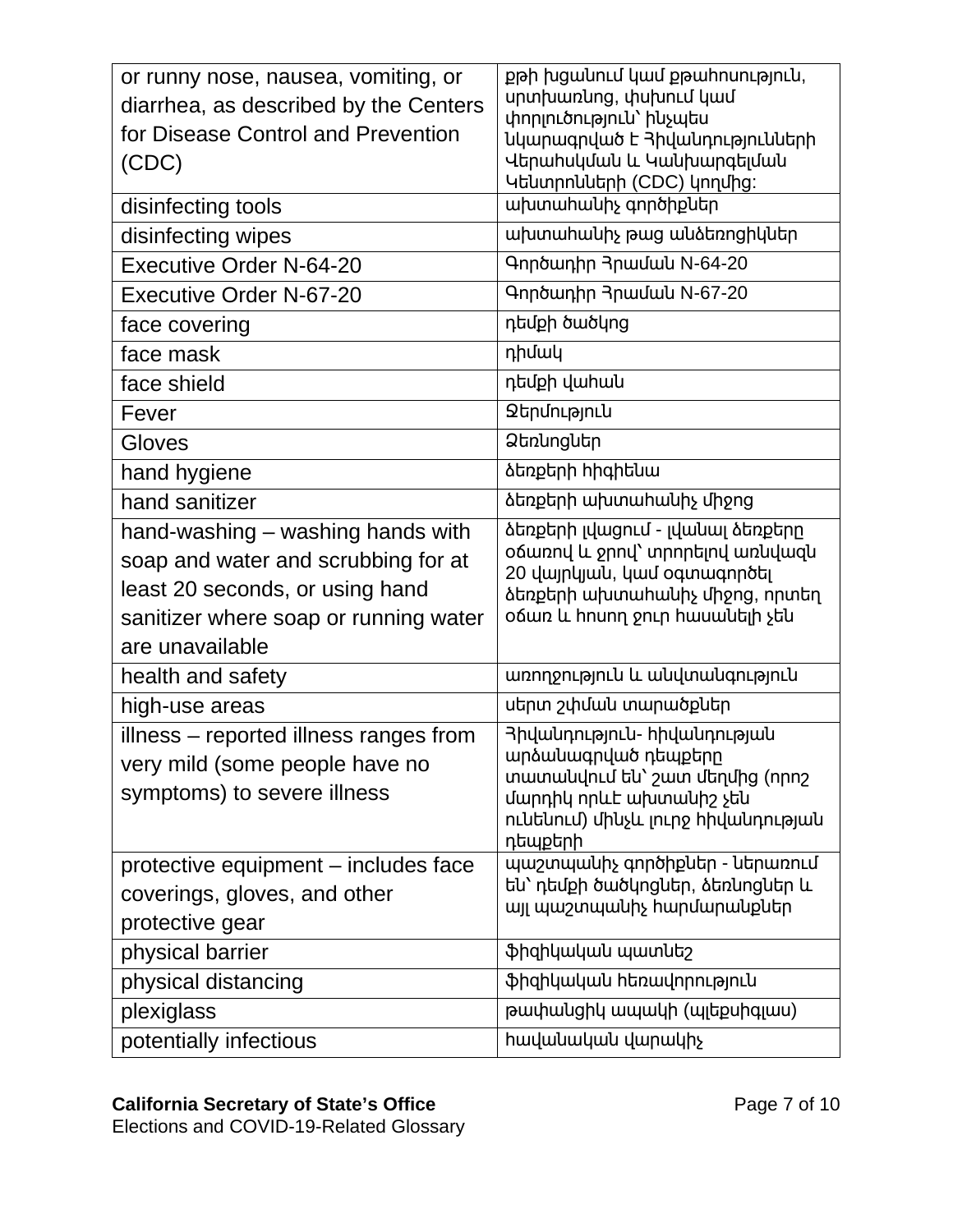| proper sneezing and coughing<br>etiquette – includes covering coughs<br>and sneezes and washing hands to<br>assist with infection control, as<br>described by the Centers for Disease<br>Control and Prevention (CDC) | փռշտալու և hազալու պատշաճ<br>վարվելաձևը ներառում է` ձեռքերով<br>ծածկել բերաևը հազալիս և<br>փռշտալիս, այնուիետև լվանալ<br><b><i><u>ծեռքերը` վարակի վերահսկմանն</u></i></b><br>աջակցելու hամար` ինչպես<br>նկարագրված է <b>3իվանդությունների</b><br>Վերահսկման և Կանխարգելման<br>Կենտրոնների (CDC) կողմից |
|-----------------------------------------------------------------------------------------------------------------------------------------------------------------------------------------------------------------------|--------------------------------------------------------------------------------------------------------------------------------------------------------------------------------------------------------------------------------------------------------------------------------------------------------|
| public health guidance                                                                                                                                                                                                | hակրային առողջապաիության<br>ուղեցույց                                                                                                                                                                                                                                                                  |
| public health officials                                                                                                                                                                                               | hակրային առողջապաhության<br>պաշտոնական ներկայացուցիչներ                                                                                                                                                                                                                                                |
| risk assessment                                                                                                                                                                                                       | nhuuh quuhwunnLu                                                                                                                                                                                                                                                                                       |
| serious underlying medical conditions<br>- includes such conditions as heart or<br>lung disease or diabetes<br>Stay-At-Home Order                                                                                     | լուրջ առողջական խնդիրներ –<br>ներառում է այնպիսի խնդիրներ,<br>ինչպիսիք են՝ սրտի և թոքերի<br><b>h</b> իվանդությունները կամ<br>շաքարախտը<br>Մնալ Տանը Յրաման                                                                                                                                             |
| Temperature                                                                                                                                                                                                           | <b>Ձերմություն</b>                                                                                                                                                                                                                                                                                     |
| voter directional signs                                                                                                                                                                                               | ընտրողների համար ուղղորդող<br><b>կշաններ</b>                                                                                                                                                                                                                                                           |
| voting system cleaning                                                                                                                                                                                                | քվեարկության համակարգի մաքրում                                                                                                                                                                                                                                                                         |

# **COVID-19-RELATED GLOSSARY PHRASES**

| Please wear a facial covering over       | խնդրում ենք կրել դեմքի ծածկոցը` |
|------------------------------------------|---------------------------------|
| your nose and mouth.                     | ձեր քիթը և բերաևը ծածկելով։     |
| Maintain 6 feet of physical distance     | Շենքի ներսում պահպանեք 6        |
| between you and others in the            | ոտևաչափ ֆիզիկական               |
| building.                                | hեռավորություն ձեր և այլ անձանց |
|                                          | unsu:                           |
| Avoid physical contact.                  | խուսափեք ֆիզիկական շփումից:     |
| Use hand sanitizer at the check-in       | Oqunuqnnotp atnptnh upunuhuuhy  |
| station before and after voting.         | ungng qnwuguwu ywywunuu         |
|                                          | քվեարկելուց առաջ և hետո         |
| Place your own ballot into the tabulator | Դրեք ձեր քվեաթերթիկը            |
| or ballot box.                           | hw2վեմեքենայի (տաբուլյատոր) կամ |
|                                          | քվեատուփի մեջ։                  |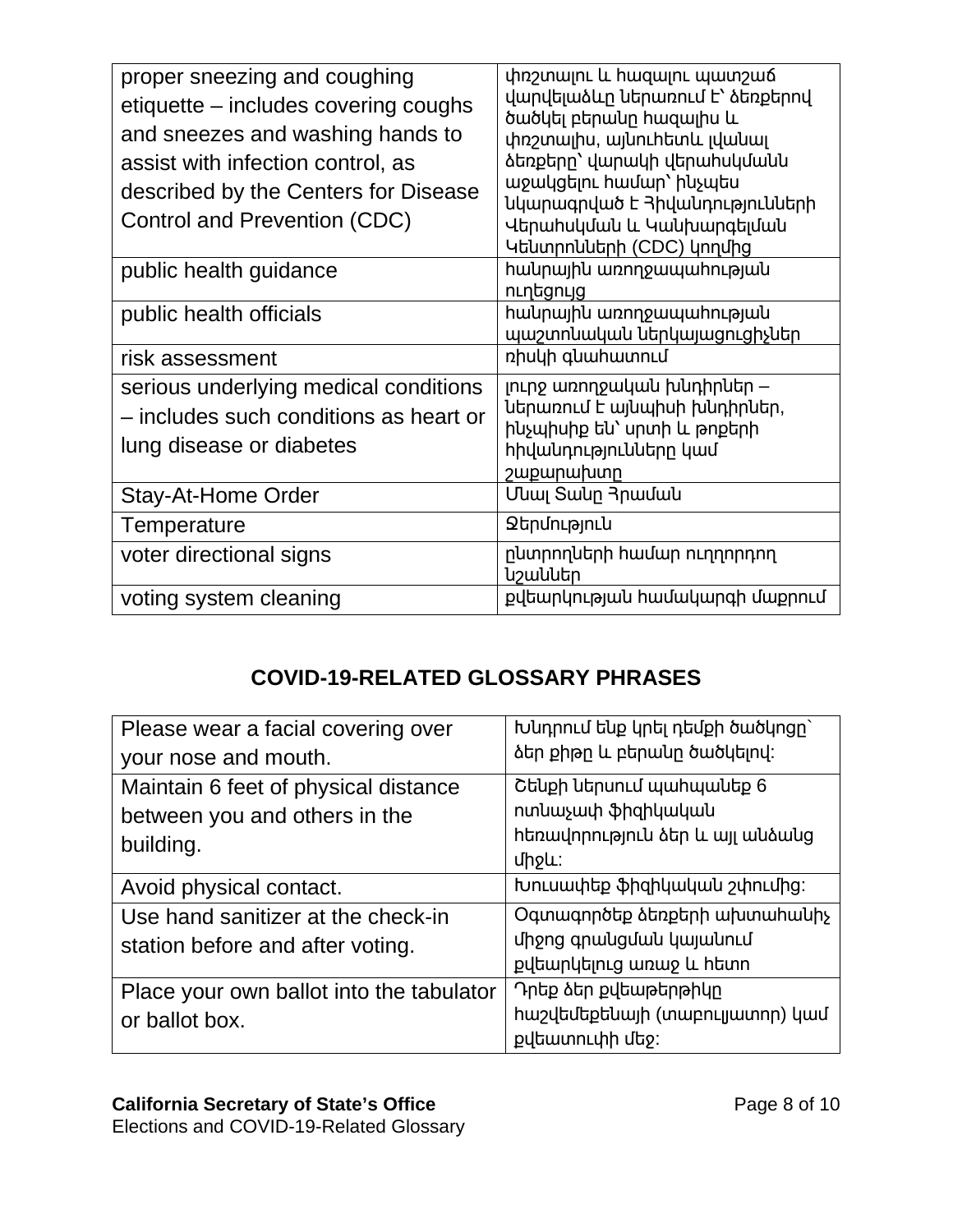| Thanks for wearing your mask.                                                                                                                                                                                                                                                                                                                                      | Շևորհակալություն դիմակ կրելու<br>hwuun:                                                                                                                                                                                                                                                                                                                                                                                                  |
|--------------------------------------------------------------------------------------------------------------------------------------------------------------------------------------------------------------------------------------------------------------------------------------------------------------------------------------------------------------------|------------------------------------------------------------------------------------------------------------------------------------------------------------------------------------------------------------------------------------------------------------------------------------------------------------------------------------------------------------------------------------------------------------------------------------------|
| Remember to use the hand sanitizer.                                                                                                                                                                                                                                                                                                                                | <b>3իշեք օգտագործել ձեռքերի</b><br>ախտահանիչ միջոց:                                                                                                                                                                                                                                                                                                                                                                                      |
| Thanks for keeping your distance.                                                                                                                                                                                                                                                                                                                                  | Շևորհակալ ենք հեռավորություն<br>պահպանելու համար:                                                                                                                                                                                                                                                                                                                                                                                        |
| Make sure your hands are dry before<br>touching your paper ballot.                                                                                                                                                                                                                                                                                                 | Ձեր թղթե քվեաթերթիկին դիպչելուց<br>առաջ վստահ եղեք, որ ձեր ձեռքերը<br>չոր են։                                                                                                                                                                                                                                                                                                                                                            |
| Place used items here for cleaning.                                                                                                                                                                                                                                                                                                                                | Oqunuqnnouub wunuquuutnn<br>տեղադրեք այստեղ մաքրման<br>hwuun:                                                                                                                                                                                                                                                                                                                                                                            |
| Health guidelines to use a face<br>covering and maintain physical<br>distancing are here to protect you and<br>others. Please follow them.                                                                                                                                                                                                                         | Առողջությանը վերաբերող<br>hրաhաևգևերը` կապված դեմքը<br>ծածկելու և ֆիզիկական<br>հեռավորություն պահպանելու հետ,<br>այստեղ են` ձեզ և մյուսներին<br>պաշտպանելու համար։ Յետևե՛ք<br>nnwlig:                                                                                                                                                                                                                                                    |
| A face covering can be provided for<br>you to use, if available.                                                                                                                                                                                                                                                                                                   | Յասանելի լինելու դեպքում ձեզ<br>կարող է տրամադրվել դեմքի<br><i><b>δωδ</b>lng:</i>                                                                                                                                                                                                                                                                                                                                                        |
| We regret that you're unwilling to<br>follow the guidelines, but we do<br>respect your right to vote. Please give<br>us a bit of time to organize the area to<br>allow additional physical distance<br>between you, our fellow election<br>workers, observers, and other voters.<br>Voting by mail is a safe choice to avoid<br>exposure to COVID-19 while voting. | Մենք ցավում ենք, որ դուք<br>պատրաստակամ չեք հետևելու մեր<br>hրաhաuqutphu, սակայu մեup<br>hարգում ենք ձեր ընտրելու<br>իրավունքը։ Խնդրում ենք մեզ մի<br>փոքր ժամանակ տալ տարածքը<br>կազմակերպելու այնպես, որպեսզի<br>huunավոր լիևի պահպաևել<br>լրացուցիչ ֆիզիկական<br>hեռավորություն ձեր և մեր<br>գործընկերների, դիտորդների և<br>մյուս ընտրողների միջև:<br>Փոստային տարբերակով քվեարկելը<br>ապաhnվ ընտրություն է<br>քվեարկության ընթացքում |
|                                                                                                                                                                                                                                                                                                                                                                    | COVID-19-nվ վարակվելուց<br>խուսափելու համար։                                                                                                                                                                                                                                                                                                                                                                                             |